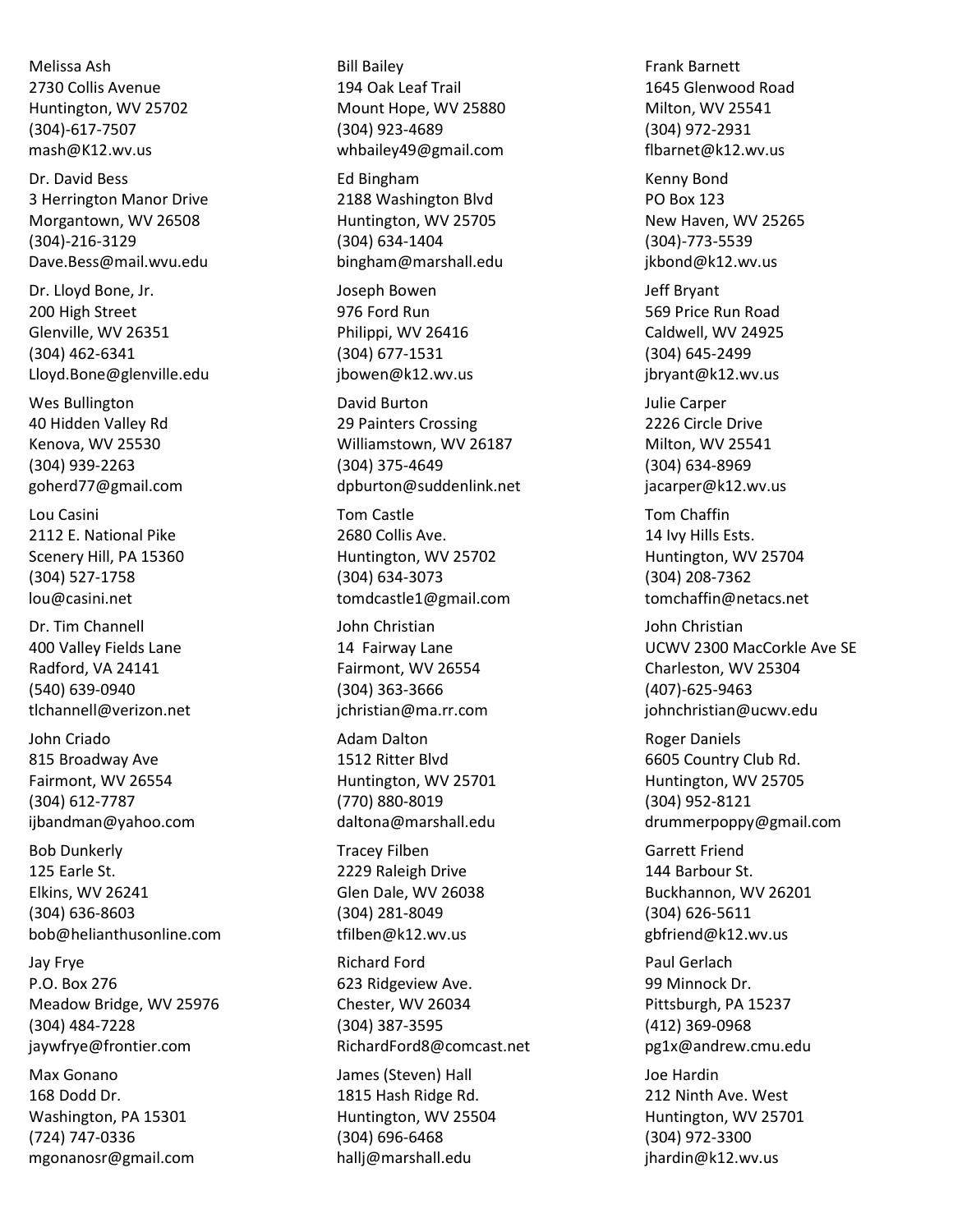Mark Hardman 4607 Country Club Blvd South Charleston, WV 25309 (304) 768-7503 jhardman@mail.kana.k12.wv.us

Blaine Hess 100 Mountaineer Lane Ripley, WV 25271 (304) 532-2269 hess.blaine.c@gmail.com

Timothy James 2300 US Route 60 Ona, WV 25545 (304) 646-6101 trjames@k12.wv.us

David Kade 1016 Thornton Ave. Princeton, WV 24740 (304) 487-1346 jkade@suddenlink.net

Richard Lemke 6852 County Road 1 South Point, OH 45680 (740) 894-3224 Rlemke@zoominternet.net

Monique Nunley 410 Hager St. Madison, WV 25130 (304) 369-5030 mnunley@k12.wv.us

Bill Ray 110 Railview Lane Charleston, WV 25320 (304) 988-1867 bandman1126@gmail.com

John Schooley 1113 Morningstar Lane Fairmont, WV 26554 (304) 366-3758 jschooley@fairmontstate.edu

Rhonda Smalley 221 Forest View Drive Huntington, WV 25705 (304) 736-8496 smalleybandlady@comcast.net

Debbie Spurlock 6078 Abilene Trail Austin, TX 78749 (432) 559-3578 deekspur@aol.com Andrew Harper 109 Mathew Ave Poca, WV 25159 (304) 552-7952 alharper@k12.wv.us

Mark Hopkins 116 Hammock Oak Court Scott Depot, WV 25560 (304)-415-7416 Hoppybhs@aol.com

Bobby Jenks 29 Meadowbrook Cir. Hurricane, WV 25526 (304) 859-4250 william.jenks@k12.wv.us

Julia Kade 1016 Thornton Ave. Princeton, WV 24740 (304) 920-9346 jkade@suddenlink.net

Lee Ann Lykens 104 Seneca Lane Princeton, WV 24739 (304) 521-5628 llykens@k12.wv.us

Joseph Oliverio 515 Triplett Street Belmont, WV 26134 (304) 482-9202 josepholiverio@hotmail.com

Michael Roberts 500 Madigan Ave. Morgantown, WV 26501 (304) 296-5824 margaretormike@aol.com

Andrew Scott 85 Elm St Buckhannon, WV 26201 (304) 472-6907 hornscott@cebridge.net

Cindy Smith 631 Shadow Hill Rd. St. Marys, WV 26170 (304) 893-4068 jazzsmith10@gmail.com

Eric Staats Ripley High School 2 School St. Ripley, WV 25271 (304) 372-7355 edstaats@k12.wv.us

John Hendricks 1351 Headlee Avenue Morgantown, WV 26505 (304) 276-6581 John.Hendricks@mail.wvu.edu

Victor Iapalucci 263 Ross St. Grafton, WV 26354 (304) 265-4838 viapaluc@k12.wv.us

Felice Jorgeson 2407 23rd St. Parkersburg, WV 26101 (304) 482-3634 felicelb@smoottheatre.com

Neil King 22 Meadowlark LN Fairmont, WV 26554 (304) 288-3736 trumpet@ma.rr.com

Earl McConnell 103 Braddock Street Fairmont, WV 26554 (304) 288-0438 ew.mcconnell@aol.com

Julia Paxton 320 Lower Overlook Dr. Hurricane, WV 25526 (304) 710-0227 japaxton@k12.wv.us

Martin Saunders 5607 Shawnee Dr Huntington, WV 25705 (304) 638-1970 m.saunders@marshall.edu

George Shaffer 97 East Second St Morgantown, WV 26508 (304) 322-1701 georgeshaffer@comcast.net

Wayne Smith 631 Shadow Hill Rd. St. Marys, WV 26170 (304) 684-3688 robertwaynesmith@outlook.com

Michael Stroeher 2104 Holswade Drive Huntington, WV 25701 (304) 696-3109 stroeher@marshall.edu